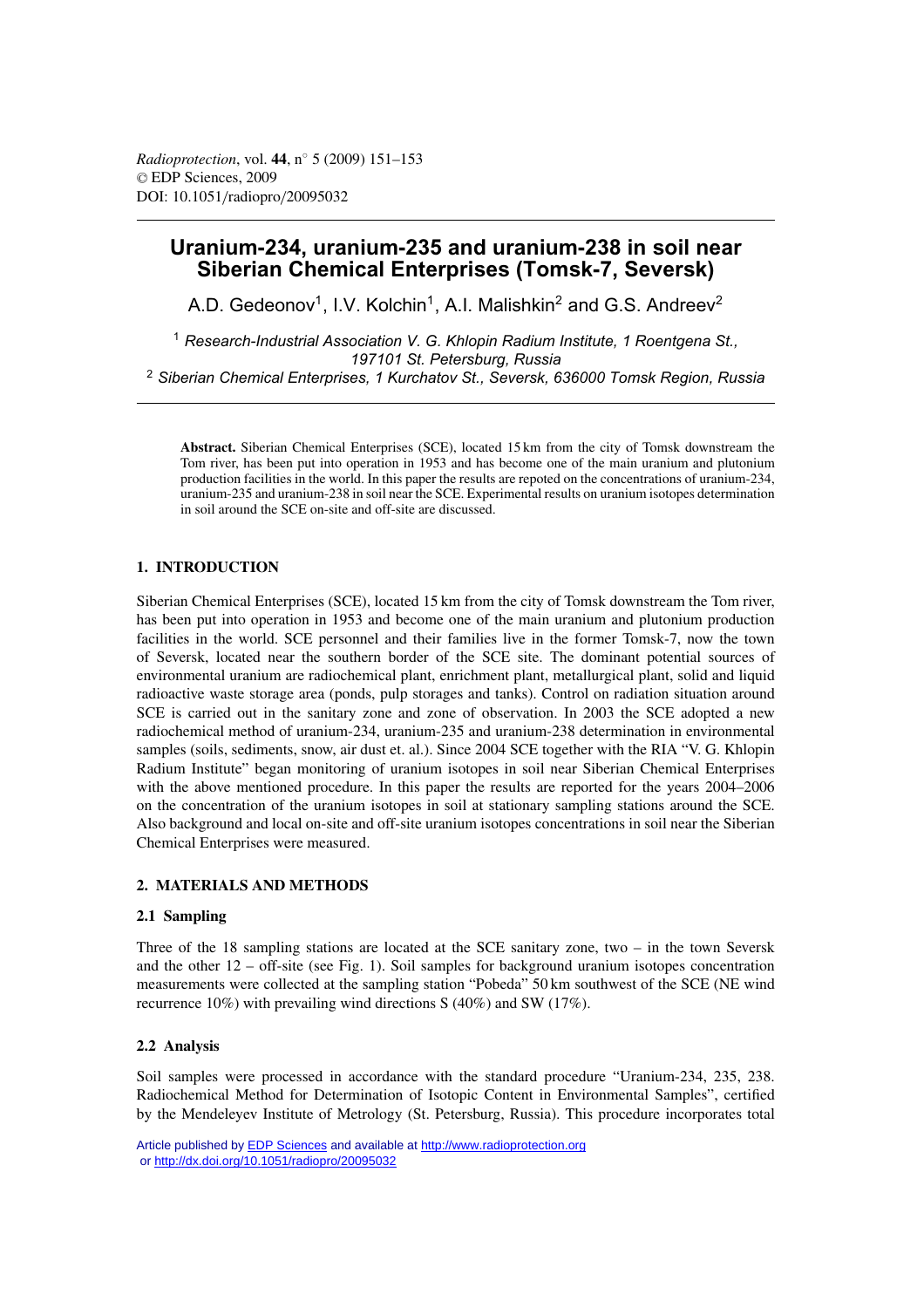

**Figure 1.** Soil sampling location in the vicinity of Siberian Chemical Enterprises.

dissolving of samples in mixture of mineral acids, uranium concentration on  $Fe(OH)_3$ , purification on anionic resin AV-17 and preparation of the thin alpha-spectrometric source. Air dried soil samples were powdered and sieved. Five-gram aliquots with particles of size up to 1 mm were taken for the analysis. After ashing (t =  $600^{\circ}$ C) samples were processed according to the above mentioned procedure. <sup>232</sup>U was added to the soil sample before ashing as tracers to control the radiochemical yield. At a final stage uranium fraction was evaporated with tetraethylene glycol and fired on silicon discs. Alpha-spectra of the samples were registered with a grid ionization chamber spectrometer NU  $-114$  and 1000 mm<sup>2</sup> silicon surface barrier detector. The samples were counted for 3 days. The radioanalytical technique was validated with respect to the IAEA Reference Material IAEA-326 and IAEA-300.

### **3. RESULTS AND CONCLUSIONS**

Experimental results of uranium isotopes activity concentrations measurements in soil at sampling stations in the sanitary zone and zone of observation (Georgievka, Kuzovlevo, Chernilshikovo, Petropavlovka, Kopilovo, Samus, Rogozenka, Naumovka, Loshkari, Poperechka, Semilushki and Orlovka) around the SCE are presented in Table 1.

These results show that the content of  $^{238}$ U and  $^{234}$ U in samples from the zone of observation within the error of measurements is not higher than the average background concentration of these natural radioactive isotopes in soils (21 Bq/kg according to Wedepohl [1] and 35 Bq/kg by data published in